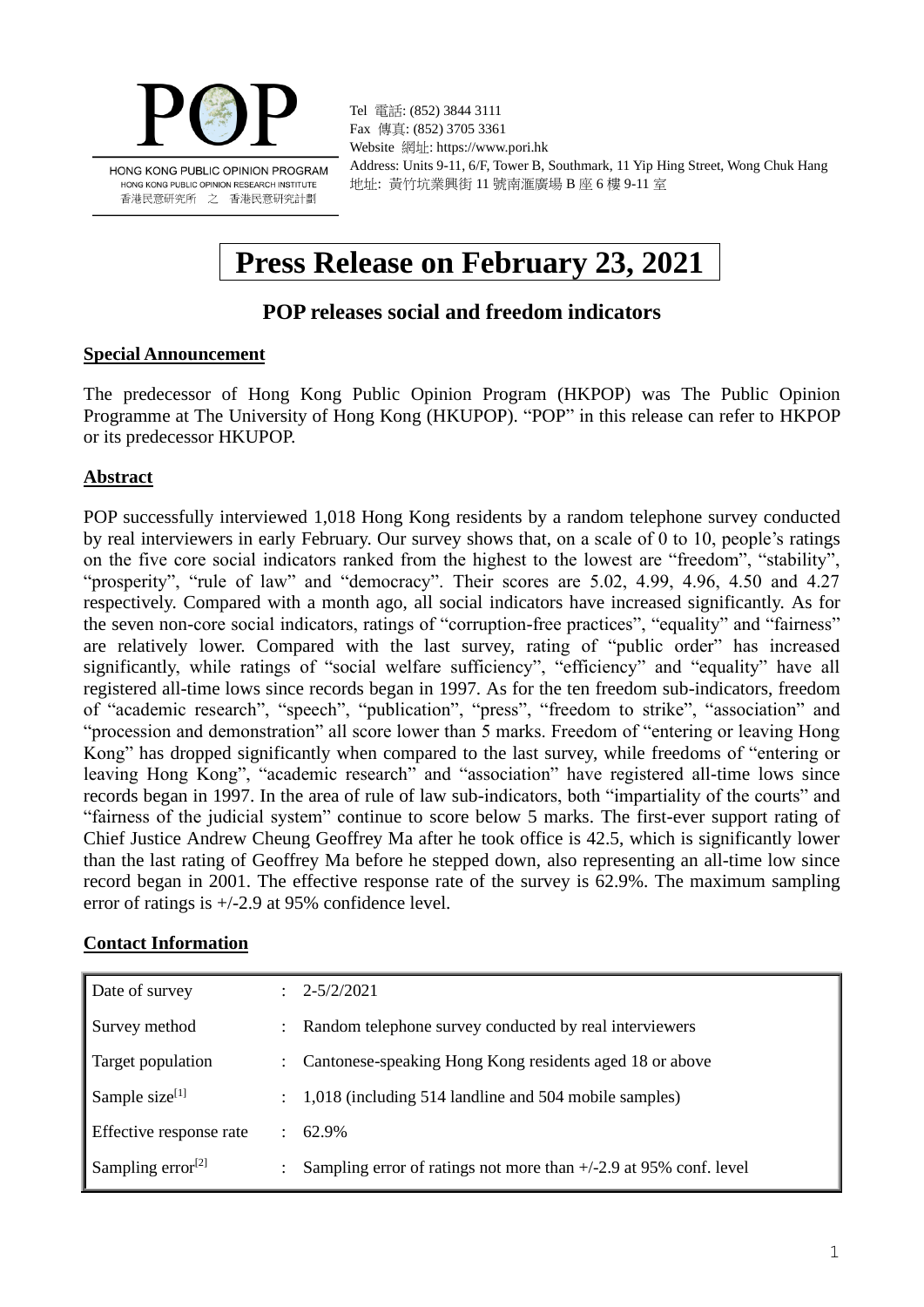| Weighting method | : Rim-weighted according to figures provided by the Census and Statistics       |
|------------------|---------------------------------------------------------------------------------|
|                  | Department. The gender-age distribution of the Hong Kong population came        |
|                  | from "Mid-year population for 2019", while the educational attainment           |
|                  | (highest level attended) distribution and economic activity status distribution |
|                  | came from "Women and Men in Hong Kong - Key Statistics (2019 Edition)".         |

[1] This figure is the total sample size of the survey. Some questions may only involve a subsample, the size of which can be found in the tables below.

[2] All error figures in this release are calculated at 95% confidence level. "95% confidence level" means that if we were to repeat a certain survey 100 times with different random samples, we would expect 95 times having the population parameter within the respective error margins calculated. Because of sampling errors, when quoting percentages, journalists should refrain from reporting decimal places, whereas one decimal place can be used when quoting rating figures.

#### **Latest Figures**

Herewith the latest figures of the five core social indicators:

| Date of survey                  | 19-22/10/20  | $9-13/11/20$ | 7-10/12/20   | $4 - 8/1/21$ | $2 - 5/2/21$                  | <b>Latest</b><br><u>change</u> |
|---------------------------------|--------------|--------------|--------------|--------------|-------------------------------|--------------------------------|
| Sample size                     | 575-632      | 579-634      | 602-609      | 594-604      | 650-657                       | $- -$                          |
| Response rate                   | 62.2%        | 63.9%        | 70.0%        | 58.5%        | 62.9%                         | --                             |
| Latest findings                 | Finding      | Finding      | Finding      | Finding      | <b>Finding &amp;</b><br>error | --                             |
| Degree of freedom               | $4.60^{[3]}$ | 4.60         | 4.68         | 4.45         | $5.02 + (-0.25)$              | $+0.57^{[3]}$                  |
| Degree of stability             | $4.15^{[3]}$ | 4.15         | 4.17         | 4.04         | $4.99 + (-0.22)$              | $+0.94^{[3]}$                  |
| Degree of prosperity            | 4.30         | $4.57^{[3]}$ | $4.11^{[3]}$ | 4.09         | $4.96 + (-0.19)$              | $+0.87^{[3]}$                  |
| Compliance with the rule of law | $3.82^{[3]}$ | 4.05         | 4.01         | 3.80         | $4.50 + (-0.24)$              | $+0.70^{3}$                    |
| Degree of democracy             | 3.61         | 3.74         | 3.85         | 3.56         | $4.27 + (-0.27)$              | $+0.71^{[3]}$                  |

[3] The difference between the figure and the result from the previous survey has gone beyond the sampling error at 95% confidence level, meaning that the change is statistically significant prima facie. However, whether the difference is statistically significant is not the same as whether they are practically useful or meaningful, and different weighting methods could have been applied in different surveys.

Herewith the latest figures of the seven non-core social indicators:

| Date of survey                       | $6 - 9/5/19$ | 16-19/9/19   | 14-17/4/20   | $6 - 9/7/20$ | $2 - 5/2/21$                  | Latest<br>change |
|--------------------------------------|--------------|--------------|--------------|--------------|-------------------------------|------------------|
| Sample size <sup>[4]</sup>           | 526-642      | 587-716      | 627-663      | 616-665      | 650-656                       |                  |
| Response rate                        | 63.2%        | 69.5%        | 64.5%        | 52.4%        | 62.9%                         |                  |
| Latest findings                      | Finding      | Finding      | Finding      | Finding      | <b>Finding &amp;</b><br>error |                  |
| Degree of public order               | $7.02^{[5]}$ | $4.55^{[5]}$ | $5.13^{[5]}$ | 5.14         | $5.70 + (-0.21)$              | $+0.56^{[5]}$    |
| Degree of civilization               | 6.78         | $5.68^{[5]}$ | $6.00^{[5]}$ | $5.42^{[5]}$ | $5.58 + (-0.21)$              | $+0.16$          |
| Degree of social welfare sufficiency | $5.79^{[5]}$ | 5.55         | 5.56         | 5.63         | $5.43 + (-0.21)$              | $-0.20$          |
| Degree of efficiency                 | $6.36^{[5]}$ | $5.88^{[5]}$ | $5.25^{[5]}$ | 5.34         | $5.08 + (-0.21)$              | $-0.26$          |
| Degree of corruption-free practices  | 6.43         | $5.12^{[5]}$ | 4.98         | 4.98         | $5.00 + (-0.22)$              | $+0.02$          |
| Degree of equality                   | 5.69         | $4.71^{[5]}$ | 4.87         | 4.62         | $4.50 + (-0.22)$              | $-0.13$          |
| Degree of fairness                   | $5.47^{[5]}$ | $4.20^{[5]}$ | $4.79^{[5]}$ | $4.15^{[5]}$ | $4.23 + (-0.23)$              | $+0.08$          |

[4] Before March 2020, weighted count was used to report subsample size. Starting from March 2020, raw count was used instead.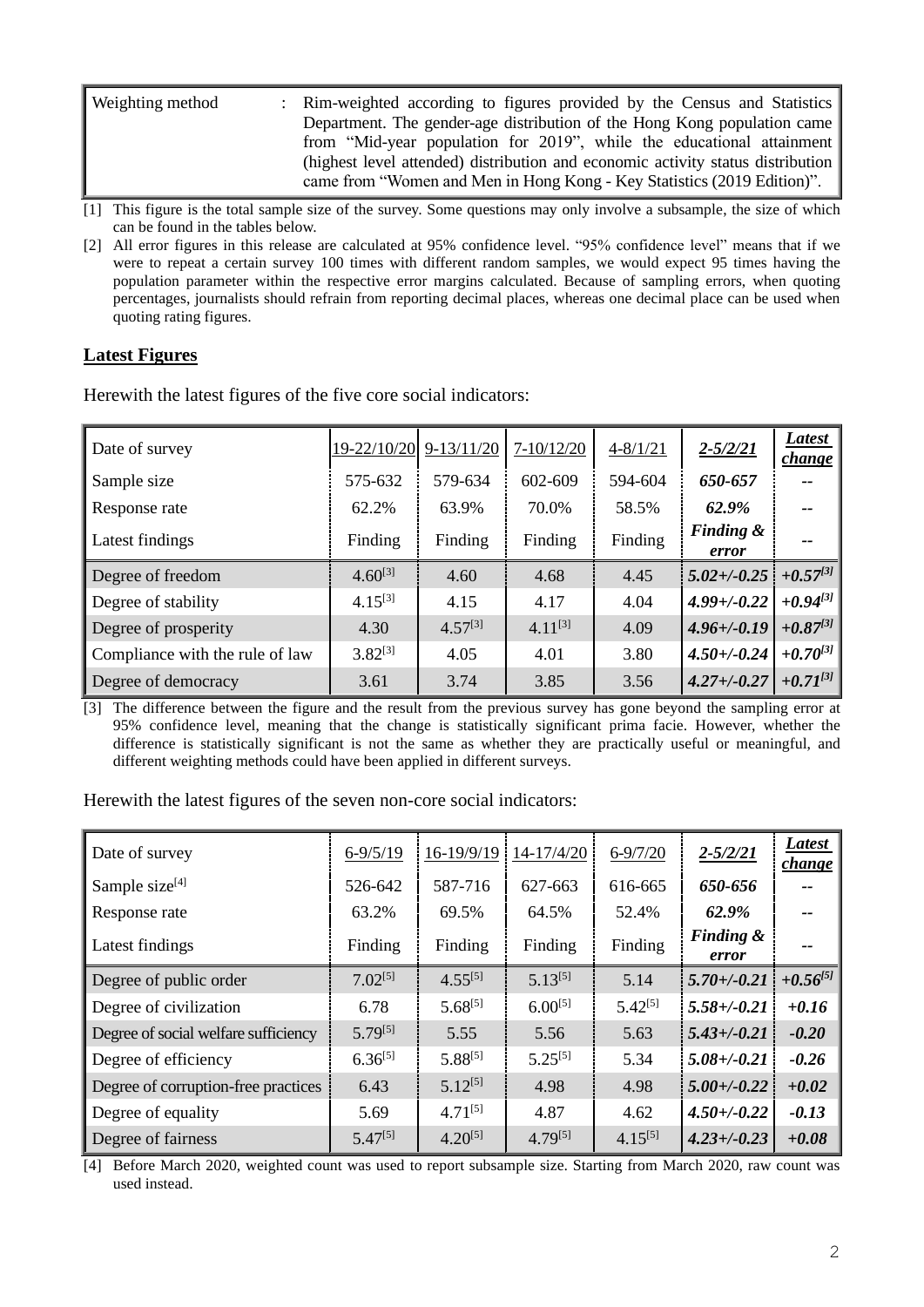[5] The difference between the figure and the result from the previous survey has gone beyond the sampling error at 95% confidence level, meaning that the change is statistically significant prima facie. However, whether the difference is statistically significant is not the same as whether they are practically useful or meaningful, and different weighting methods could have been applied in different surveys.

| Here with the latest figures of the ten freedom sub-indicators: |  |
|-----------------------------------------------------------------|--|

| Date of survey                                         | $6 - 9/5/19$ | $16 - 19/9/19$ | $14 - 17/4/20$ | $6 - 9/7/20$ | $2 - 5/2/21$       | Latest<br>change |
|--------------------------------------------------------|--------------|----------------|----------------|--------------|--------------------|------------------|
| Sample size $[6]$                                      | 525-651      | 609-700        | 579-643        | 583-664      | 605-656            |                  |
| Response rate                                          | 63.2%        | 69.5%          | 64.5%          | 52.4%        | 62.9%              |                  |
| Latest findings                                        | Finding      | Finding        | Finding        | Finding      | Finding &<br>error | --               |
| Degree of freedom (repeated listing)                   | 6.60         | $6.00^{[7]}$   | $5.58^{[7]}$   | $4.84^{[7]}$ | $5.02 + (-0.25)$   | $+0.18$          |
| Freedom of religious belief                            | $8.12^{[7]}$ | $7.79^{[7]}$   | $7.24^{[7]}$   | $6.71^{[7]}$ | $6.76 + (-0.23)$   | $+0.05$          |
| Freedom to enter or leave Hong Kong                    | $7.77^{[7]}$ | $7.14^{[7]}$   | 7.02           | $6.50^{[7]}$ | $6.08 + (-0.26)$   | $-0.42^{[7]}$    |
| Freedom to engage in<br>artistic and literary creation | 6.93         | $6.54^{[7]}$   | $5.63^{[7]}$   | $4.96^{[7]}$ | $5.21 + (-0.28)$   | $+0.25$          |
| Freedom to engage in<br>academic research              | 6.78         | $6.46^{[7]}$   | $5.59^{[7]}$   | $4.98^{[7]}$ | $4.88 + (-0.28)$   | $-0.10$          |
| Freedom of speech                                      | $6.20^{[7]}$ | $5.85^{[7]}$   | $5.24^{[7]}$   | 4.39[7]      | $4.63 + (-0.29)$   | $+0.24$          |
| Freedom of publication                                 | $5.76^{[7]}$ | 5.81           | $5.10^{[7]}$   | $4.40^{[7]}$ | $4.57 + (-0.27)$   | $+0.16$          |
| Freedom of press                                       | $5.81^{[7]}$ | 5.72           | $4.94^{[7]}$   | $4.27^{[7]}$ | $4.38 + (-0.28)$   | $+0.11$          |
| Freedom to strike                                      | $5.86^{[7]}$ | $5.04^{[7]}$   | $4.67^{[7]}$   | $4.08^{[7]}$ | $4.34 + (-0.28)$   | $+0.26$          |
| Freedom of association                                 | $5.38^{[7]}$ | 5.13           | 4.88           | $4.35^{[7]}$ | $4.17 + (-0.30)$   | $-0.17$          |
| Freedom of procession and<br>demonstration             | $6.15^{[7]}$ | $4.68^{[7]}$   | $4.13^{[7]}$   | $3.31^{[7]}$ | $3.31 + (-0.29)$   |                  |

[6] Before March 2020, weighted count was used to report subsample size. Starting from March 2020, raw count was used instead.

[7] The difference between the figure and the result from the previous survey has gone beyond the sampling error at 95% confidence level, meaning that the change is statistically significant prima facie. However, whether the difference is statistically significant is not the same as whether they are practically useful or meaningful, and different weighting methods could have been applied in different surveys.

Herewith the latest figures of the two rule of law sub-indicators and the rating of the Chief Justice:

| Date of survey                                        | $6 - 9/5/19$  | 16-19/9/19    | 14-17/4/20    | $6 - 9/7/20$  | $2 - \frac{5}{2}$             | <b>Latest</b><br><i>change</i> |
|-------------------------------------------------------|---------------|---------------|---------------|---------------|-------------------------------|--------------------------------|
| Sample size <sup>[8]</sup>                            | 527-688       | 642-690       | 641-658       | 584-643       | 538-657                       |                                |
| Response rate                                         | 63.2%         | 69.5%         | 64.5%         | 52.4%         | 62.9%                         |                                |
| Latest findings                                       | Finding       | Finding       | Finding       | Finding       | <b>Finding &amp;</b><br>error |                                |
|                                                       |               |               |               |               |                               |                                |
| Compliance with the rule of law<br>(repeated listing) | 6.20          | $4.41^{[10]}$ | 4.45          | 4.14          | $4.50 + (-0.24 + 0.36^{[10]}$ |                                |
| Impartiality of the courts                            | $6.20^{[10]}$ | $552^{[10]}$  | $4.60^{[10]}$ | $4.24^{[10]}$ | $4.42 + (-0.21)$              | $+0.17$                        |
| Fairness of the judicial system                       | $5.63^{[10]}$ | $4.37^{[10]}$ | 4.41          | $4.07^{[10]}$ | $4.27 + (-0.23)$              | $+0.20$                        |

[8] Before March 2020, weighted count was used to report subsample size. Starting from March 2020, raw count was used instead.

[9] The Chief Justice of the Court of Final Appeal before January 2021 was Geoffrey Ma, after that it was Andrew Cheung.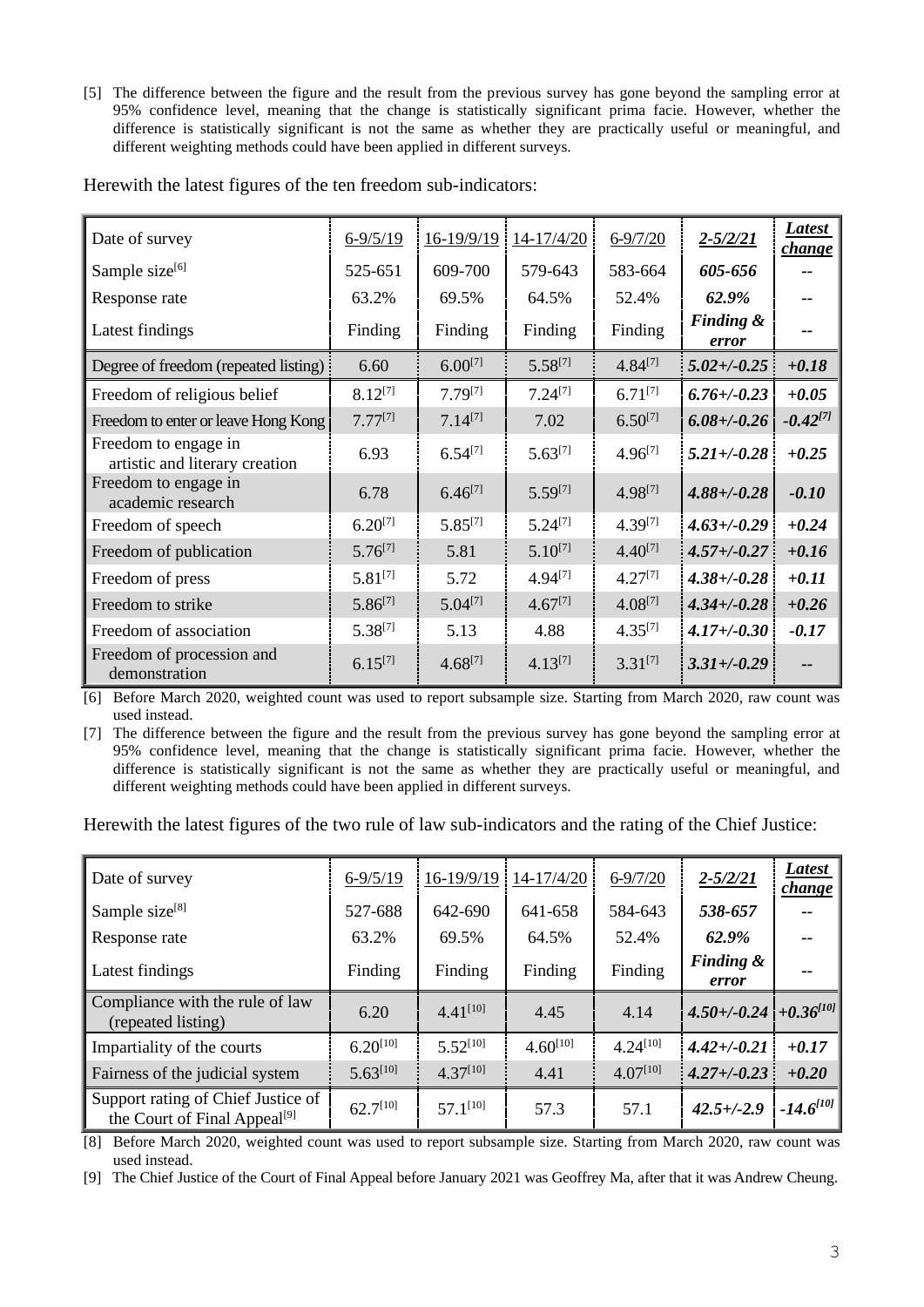[10] The difference between the figure and the result from the previous survey has gone beyond the sampling error at 95% confidence level, meaning that the change is statistically significant prima facie. However, whether the difference is statistically significant is not the same as whether they are practically useful or meaningful, and different weighting methods could have been applied in different surveys.

On a scale of 0 to 10, people's ratings on the five core social indicators ranked from the highest to the lowest are "freedom", "stability", "prosperity", "rule of law" and "democracy". Their scores are 5.02, 4.99, 4.96, 4.50 and 4.27 respectively. Compared with a month ago, all social indicators have increased significantly.

As for the non-core indicators, "public order", "civilization", "social welfare sufficiency" and "efficiency" got relatively higher ratings, with 5.70, 5.58, 5.43 and 5.08 marks respectively. Ratings of "corruption-free practices", "equality" and "fairness" stand at 5.00, 4.50 and 4.23 respectively. Compared with the previous survey, rating of "public order" has increased significantly, while ratings of "social welfare sufficiency", "efficiency" and "equality" have all registered all-time lows since records began in 1997.

As for the freedom sub-indicators, the top 3 items go to freedoms of "religious belief", "entering or leaving Hong Kong" and "artistic and literary creation", with 6.76, 6.08 and 5.21 marks respectively, followed by freedom of "academic research", "speech", "publication", "press", "freedom to strike" and "association", with 4.88, 4.63, 4.57, 4.38, 4.34 and 4.17 marks respectively, while freedom of "procession and demonstration" ranks the last, scoring 3.31 marks only. Compared with the previous survey, freedom of "entering or leaving Hong Kong" has dropped significantly, while freedoms of "entering or leaving Hong Kong", "academic research" and "association" have registered all-time lows since records began in 1997.

As for the two rule of law sub-indicators, "impartiality of the courts" got 4.42 marks, while "fairness of the judicial system" got 4.27 marks. As for Chief Justice Andrew Cheung, his support rating is 42.5 on a scale of 0 to 100, which is significantly lower than the last rating of Geoffrey Ma before he stepped down, also representing an all-time low since record began in 2001.

# **Opinion Daily**

In 2007, POP started collaborating with Wisers Information Limited whereby Wisers supplies to POP a record of significant events of that day according to the research method designed by POP. These daily entries would then become "Opinion Daily" after they are verified by POP.

For some of the polling items covered in this press release, the previous survey was conducted from 6 to 9 July, 2020 while this survey was conducted from 2 to 5 February, 2021. During this period, herewith the significant events selected from counting newspaper headlines and commentaries on a daily basis and covered by at least 25% of the local newspaper articles. Readers can make their own judgment if these significant events have any impacts to different polling figures.

| 2/2/21  | The government continues to lock down multiple areas for compulsory testing and says     |
|---------|------------------------------------------------------------------------------------------|
|         | officials may break into flats.                                                          |
| 1/2/21  | The government locks down multiple areas for compulsory testing and lowers the threshold |
|         | of imposing lockdowns.                                                                   |
| 29/1/21 | The British government announces details of migration using BNO visa; the Chinese and    |
|         | Hong Kong governments announce they will no longer recognise BNO passports.              |
| 28/1/21 | The government locks down Tung Fat Building in North Point for compulsory testing.       |
| 26/1/21 | The government locks down areas around Pitt Street for compulsory testing.               |
| 24/1/21 | Lockdown in Jordan ends with 13 cases found in over 7,000 people.                        |
| 23/1/21 | The government locks down designated areas in Jordan for compulsory testing.             |
| 15/1/21 | Mandatory testing is ordered for residents of 20 buildings in Yau Ma Tei.                |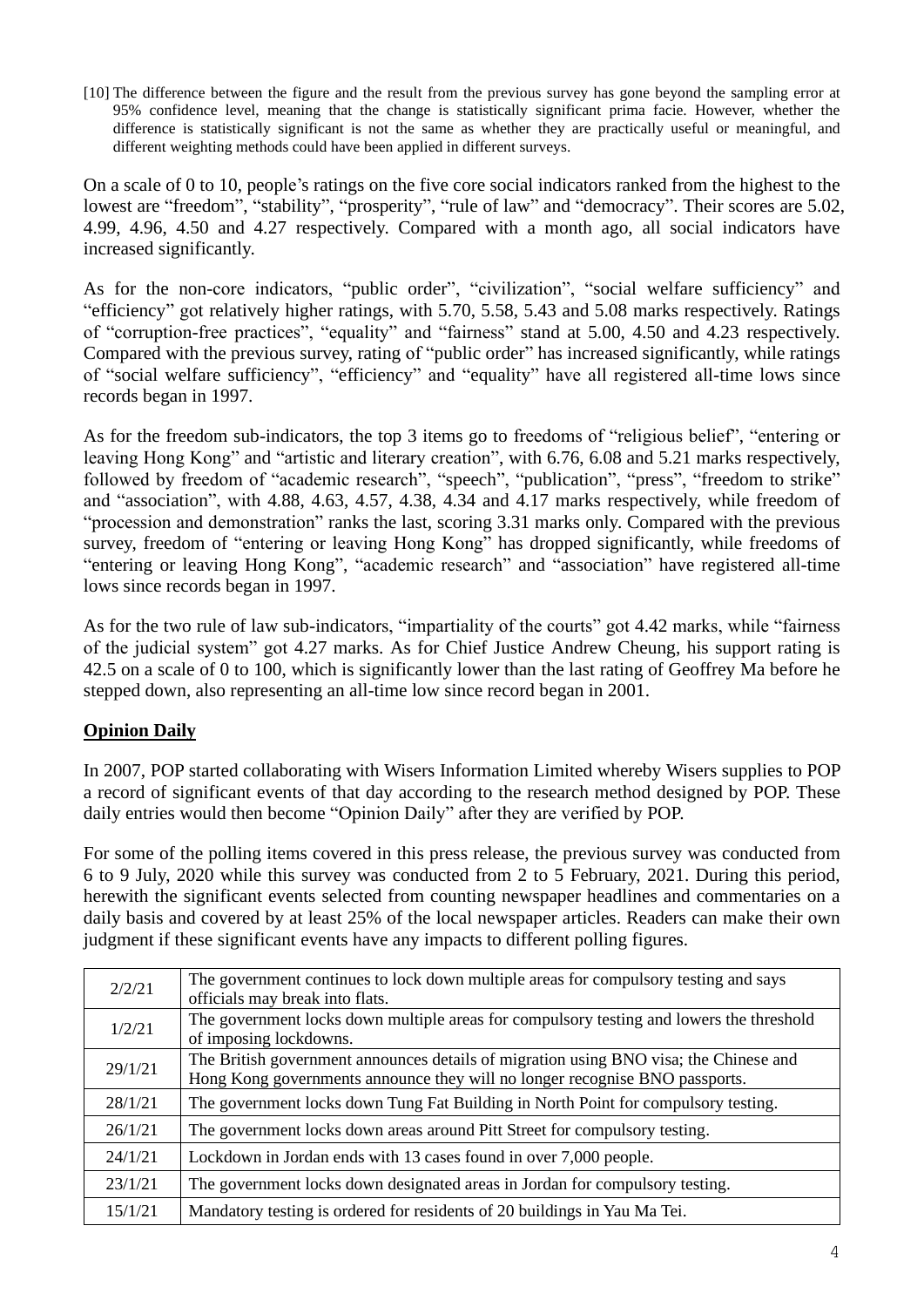| 13/1/21  | Brazil authority announces that the general efficacy of Sinovac vaccine is 50.4%.                                                                                                         |
|----------|-------------------------------------------------------------------------------------------------------------------------------------------------------------------------------------------|
| 6/1/21   | Police arrests 53 democrats involved in the pro-democracy primaries who allegedly violated<br>the national security law.                                                                  |
| 5/1/21   | Geoffrey Ma says details and justifications are needed to call for judicial reform.                                                                                                       |
| 4/1/21   | The government announces extension of anti-epidemic measures. Face-to-face classes are<br>suspended in kindergartens, primary and secondary schools until the Lunar New Year<br>holidays. |
| 2/1/21   | The government does not rule out mandatory use of the "LeaveHomeSafe" app.                                                                                                                |
| 2/1/21   | The government expects to provide vaccinations to the public in February at the earliest.                                                                                                 |
| 31/12/20 | The Court of Final Appeal grants leave to appeal to the Department of Justice. Jimmy Lai is<br>remanded in custody.                                                                       |
| 30/12/20 | Ten among the 12 Hong Kong people case are sentenced to 7 months to 3 years in prison,<br>while two minors are transferred to Hong Kong.                                                  |
| 28/12/20 | Mandatory testing is ordered after coronavirus is detected in the sewage from a building.                                                                                                 |
| 25/12/20 | Jimmy Lai is granted bail, but barred from leaving home, giving interviews and publishing<br>articles.                                                                                    |
| 23/12/20 | The government sets up indemnity fund for vaccine and lets citizens choose which type of<br>vaccine to take.                                                                              |
| 21/12/20 | New strains of COVID-19 virus are found in the UK. The Hong Kong government bans<br>passenger flights from the UK.                                                                        |
| 17/12/20 | The government launches the fourth round of the Anti-epidemic Fund.                                                                                                                       |
| 12/12/20 | Jimmy Lai is additionally charged with "collusion with a foreign country or with external<br>elements to endanger national security".                                                     |
| 8/12/20  | The government tightens anti-epidemic measures again and empower authorities to impose<br>lockdown and mandatory testing.                                                                 |
| 3/12/20  | Jimmy Lai is denied bail and remanded in custody.                                                                                                                                         |
| 2/12/20  | Former Demosistō member Joshua Wong, Ivan Lam and Agnes Chow are sentenced to 7 to<br>13.5 months in prison.                                                                              |
| 30/11/20 | The government tightens anti-epidemic measures and sets up a hotline for reporting<br>violations.                                                                                         |
| 26/11/20 | The Education Bureau introduces reforms to liberal studies.                                                                                                                               |
| 25/11/20 | Carrie Lam delivers her Policy Address.                                                                                                                                                   |
| 24/11/20 | The government tightens anti-epidemic measures and orders public venues to display QR<br>codes for "Leave Home Safe".                                                                     |
| 21/11/20 | Police arrests 3 people including an online radio host who allegedly violated the national<br>security law by providing financial assistance to secession.                                |
| 19/11/20 | The High Court rules that police officers not displaying their identification numbers violated<br>the Bill of Rights.                                                                     |
| 14/11/20 | The government tightens anti-epidemic measures and imposes mandatory testing.                                                                                                             |
| 11/11/20 | NPCSC disqualifies 4 democrats in LegCo.                                                                                                                                                  |
| 1/11/20  | Police arrests 6 democrats who allegedly violated the LegCo Powers and Privileges<br>Ordinance.                                                                                           |
| 31/10/20 | Seven defendants accused of rioting on 31 August 2019 are found not guilty.                                                                                                               |
| 21/10/20 | Cathay Pacific announces massive lay-offs and closes Cathay Dragon.                                                                                                                       |
| 12/10/20 | Carrie Lam postpones Policy Address.                                                                                                                                                      |
| 10/10/20 | Police arrests 9 people on suspicion of helping the 12 Hong Kong people now being detained<br>in Shenzhen flee Hong Kong.                                                                 |
| 6/10/20  | The Education Bureau deregisters a primary school teacher for professional misconduct.                                                                                                    |
| 1/10/20  | Police arrests at least 86 protesters in various districts including Causeway Bay.                                                                                                        |
| 29/9/20  | Democrats announce survey results on whether Legislative Councillors should stay or go.                                                                                                   |
| 22/9/20  | Police changes the definition of "media representatives" under the Police General Orders.                                                                                                 |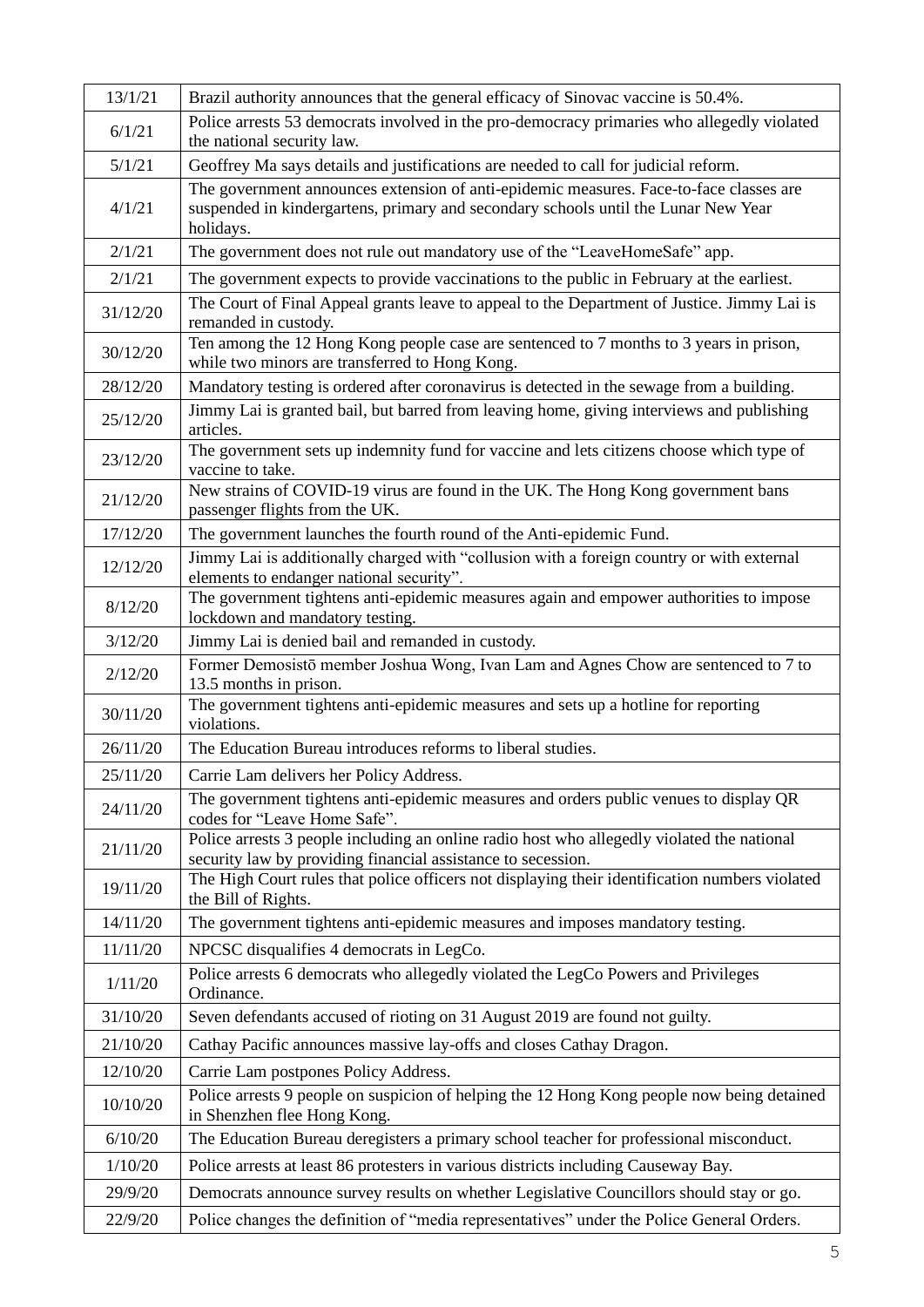| 21/9/20 | Stock price of HSBC Holdings hits 25-year low.                                                                                         |
|---------|----------------------------------------------------------------------------------------------------------------------------------------|
| 14/9/20 | The Universal Community Testing Programme ends with 1.78 million people participated and<br>32 new cases found.                        |
| 12/9/20 | Twelve Hong Kong youngsters have been detained in Shenzhen for over two weeks. Their<br>family members hold a press conference.        |
| 11/9/20 | The jury in the Coroner's Court returns an open verdict in the death of Chan Yin-lam.                                                  |
| 11/9/20 | Cathay Pacific and Cathay Dragon announce they will not apply for the second round of<br><b>Employment Support Scheme.</b>             |
| 10/9/20 | Police arrests 15 people on suspicion of defrauding and money laundering by trading Next<br>Digital shares.                            |
| 27/8/20 | China Coast Guard intercepted a speedboat to Taiwan on August 23 and arrested 12 young<br>Hong Kong people.                            |
| 26/8/20 | Police arrests 13 people who were not "people in white" for rioting in the 7.21 incident.                                              |
| 19/8/20 | Unemployment rate in Hong Kong rises to 6.1%.                                                                                          |
| 18/8/20 | The government announces the second round of Employment Support Scheme.                                                                |
| 11/8/20 | The NPCSC decides that the current Legislative Council shall continue to discharge duties for<br>no less than one year.                |
| 10/8/20 | Police searches Next Media and arrests Jimmy Lai, Agnes Chow and other people under<br>national security law.                          |
| 8/8/20  | The Hong Kong government issues statement condemning US sanction on 11 Chinese or<br>Hong Kong government officials.                   |
| 7/8/20  | The government announces mass voluntary coronavirus testing scheme.                                                                    |
| 31/7/20 | The government postpones the Legislative Council election for a year.                                                                  |
| 30/7/20 | Nominations of 12 democrats for Legislative Council election are invalidated.                                                          |
| 29/7/20 | All-day dine-in ban takes effect, forcing people to eat in the streets.                                                                |
| 28/7/20 | HKU Council decides to dismiss Benny Tai with immediate effect.                                                                        |
| 27/7/20 | The government tightens restrictions of group gatherings to 2 people and imposes all-day<br>dine-in ban.                               |
| 19/7/20 | The government announces that some civil servants will work from home and makes wearing<br>of masks mandatory in indoor public places. |
| 15/7/20 | US President Donald Trump signs the Hong Kong Autonomy Act.                                                                            |
| 13/7/20 | The government tightens restrictions of group gatherings to 4 people and imposes dine-in ban<br>during nighttime.                      |
| 6/7/20  | The implementation rules for the national security law are gazetted by the government.                                                 |

## **Data Analysis**

The latest survey shows that, on a scale of 0 to 10, people's ratings on the five core social indicators ranked from the highest to the lowest are "freedom", "stability", "prosperity", "rule of law" and "democracy". Their scores are 5.02, 4.99, 4.96, 4.50 and 4.27 respectively. Compared with a month ago, all social indicators have increased significantly.

As for the seven non-core social indicators, ratings of "corruption-free practices", "equality" and "fairness" are relatively lower. Compared with the last survey, rating of "public order" has increased significantly, while ratings of "social welfare sufficiency", "efficiency" and "equality" have all registered all-time lows since records began in 1997.

As for the ten freedom sub-indicators, freedom of "academic research", "speech", "publication", "press", "freedom to strike", "association" and "procession and demonstration" all score lower than 5 marks. Freedom of "entering or leaving Hong Kong" has dropped significantly when compared to the last survey, while freedoms of "entering or leaving Hong Kong", "academic research" and "association" have registered all-time lows since records began in 1997.